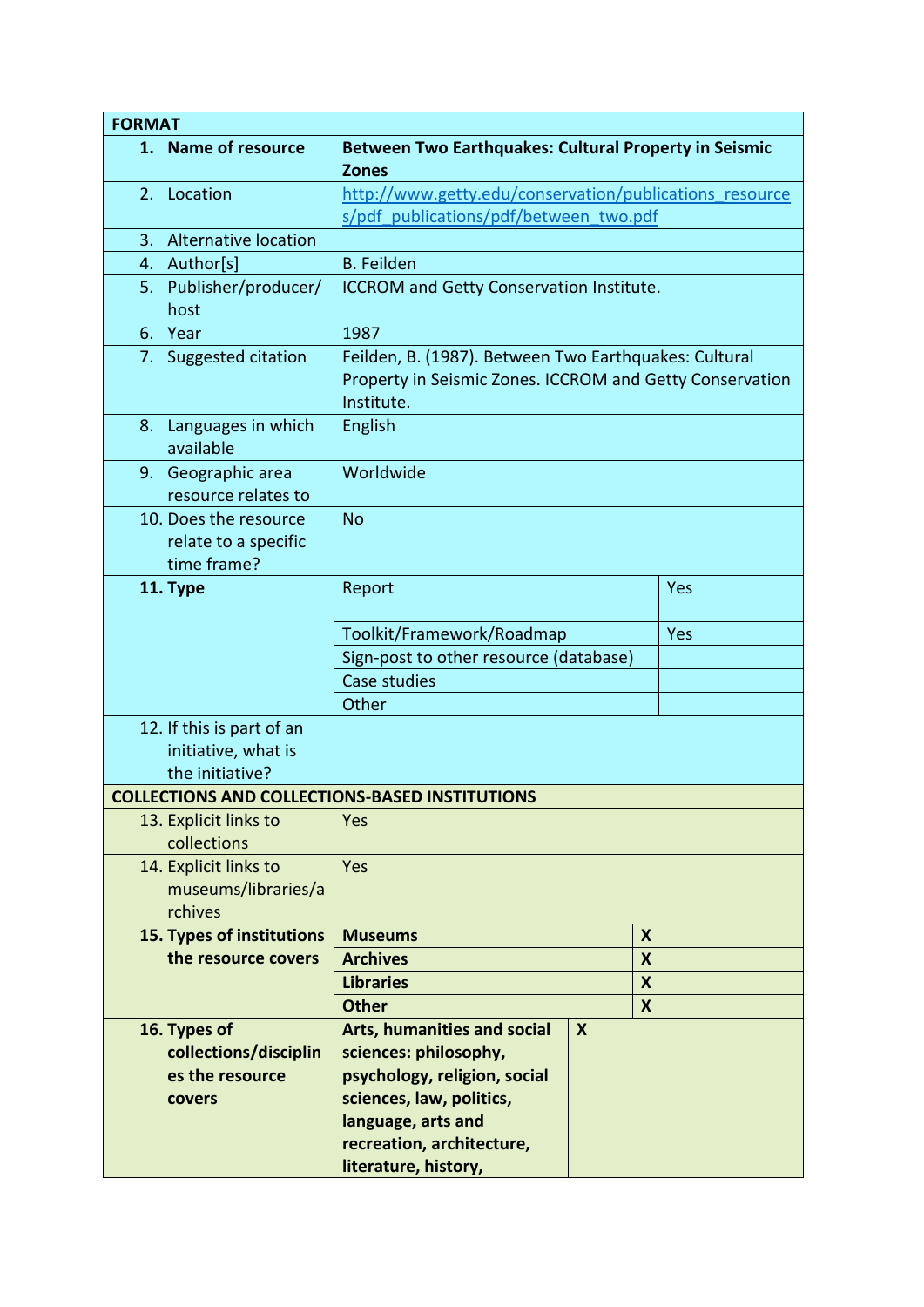|                                                                                                           | geography and ethnology,                                                         |              |  |
|-----------------------------------------------------------------------------------------------------------|----------------------------------------------------------------------------------|--------------|--|
|                                                                                                           | anthropology, archaeology                                                        |              |  |
|                                                                                                           | Science, natural history,                                                        | $\mathsf{X}$ |  |
|                                                                                                           | technology, medicine,                                                            |              |  |
|                                                                                                           | engineering, manufacturing                                                       |              |  |
| 17. If no explicit links to                                                                               |                                                                                  |              |  |
| collections,                                                                                              |                                                                                  |              |  |
| justification for                                                                                         |                                                                                  |              |  |
| inclusion                                                                                                 |                                                                                  |              |  |
| <b>HOW IT CONTRIBUTES TO SUSTAINABLE DEVELOPMENT</b>                                                      |                                                                                  |              |  |
|                                                                                                           | 18. Collections-related activities the resource relates to (mark all that apply) |              |  |
|                                                                                                           | Develop collections to protect and safeguard wider cultural and                  |              |  |
|                                                                                                           | natural heritage more effectively, for example by targeting                      |              |  |
|                                                                                                           | collecting to threatened forms of heritage in strategic ways                     |              |  |
| Use collections to promote learning and educational                                                       |                                                                                  |              |  |
|                                                                                                           | opportunities that contribute to sustainable development more                    |              |  |
|                                                                                                           | effectively, for example education for sustainable development                   |              |  |
| and sustainable lifestyles, human rights, gender equality,                                                |                                                                                  |              |  |
| promotion of a culture of peace and non-violence, global                                                  |                                                                                  |              |  |
|                                                                                                           | citizenship and appreciation of cultural diversity and of culture's              |              |  |
|                                                                                                           | contribution to sustainable development and/or skills development                |              |  |
| relating to collections                                                                                   |                                                                                  |              |  |
| Use collections to promote cultural participation/social inclusion                                        |                                                                                  |              |  |
| more effectively, for example by reducing barriers to participation,<br>to ensure no-one is 'left behind' |                                                                                  |              |  |
| Use collections to promote sustainable tourism more effectively,                                          |                                                                                  |              |  |
|                                                                                                           | for example by developing new products based on local cultural                   |              |  |
|                                                                                                           | heritage, and/or considering the rights of stakeholder groups in                 |              |  |
| relation to collections                                                                                   |                                                                                  |              |  |
| Use collections to support research that contributes to                                                   |                                                                                  |              |  |
|                                                                                                           | sustainable development (including all forms of personal and self-               |              |  |
|                                                                                                           | directed research at all levels that make use of stored collections)             |              |  |
| more effectively, for example by providing effective facilities,                                          |                                                                                  |              |  |
| collections and information to meet researchers' needs                                                    |                                                                                  |              |  |
| Make decisions around collections that contribute to sustainable                                          | $\mathsf{X}$                                                                     |              |  |
| development more effectively                                                                              |                                                                                  |              |  |
| i.                                                                                                        | employment (recruiting, staff training, staff safety)                            |              |  |
| ii.                                                                                                       | energy consumption, greenhouse gas emissions,                                    |              |  |
| reduction, monitoring and reporting                                                                       |                                                                                  |              |  |
| iii.                                                                                                      | waste management and reduction of waste                                          |              |  |
| iv.                                                                                                       | transport (forms of transport, energy use)                                       |              |  |
| v.                                                                                                        | commercial activities including copyright and IP                                 |              |  |
| governance and management<br>vi.                                                                          |                                                                                  |              |  |
| vii.                                                                                                      | security, disaster preparedness and risk reduction                               | X            |  |
|                                                                                                           | Direct external leadership, partnerships and collaborations                      |              |  |
|                                                                                                           | towards sustainable development more effectively, for example                    |              |  |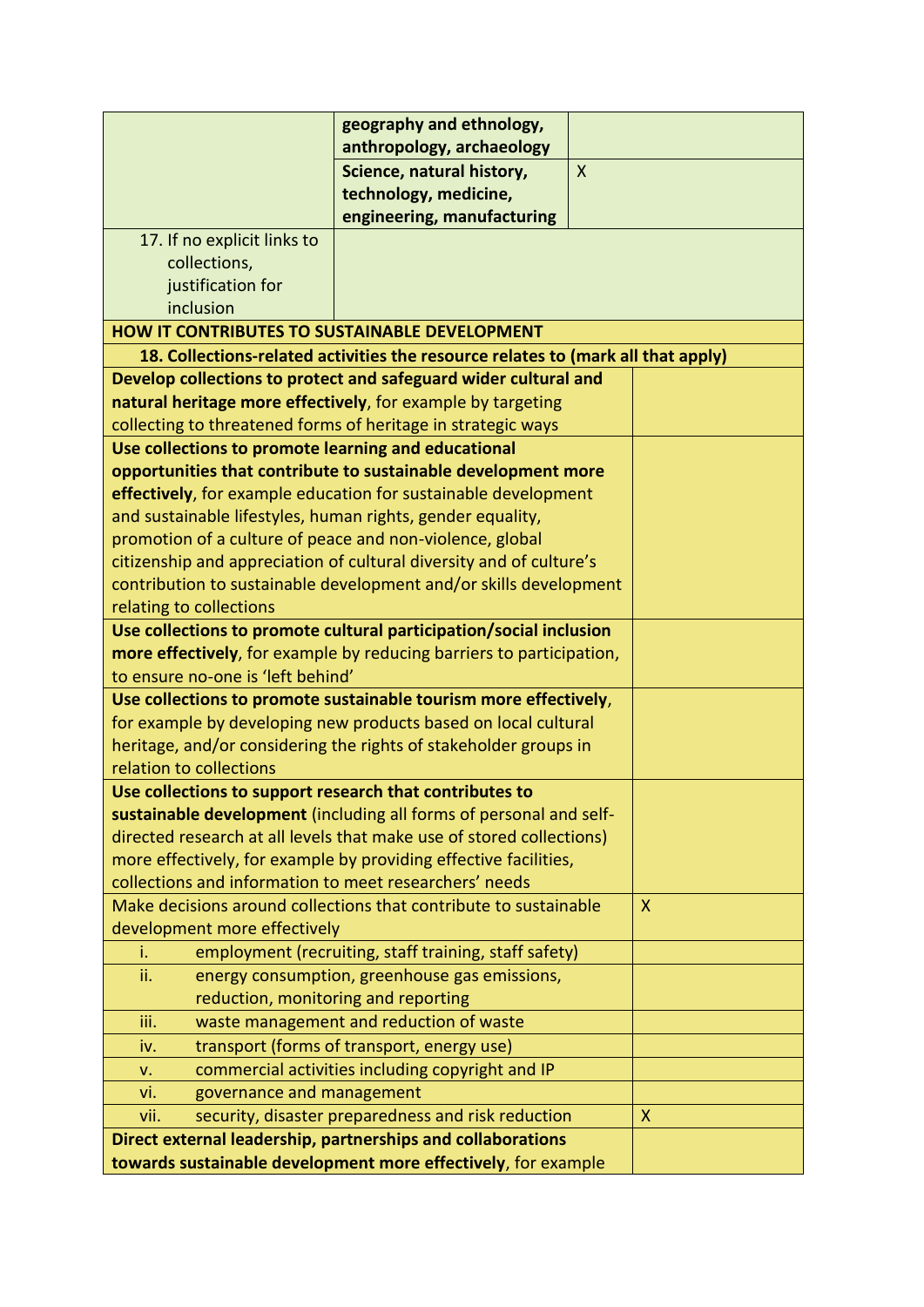|                                                           | by developing impactful partnerships                                                                                |                           |  |
|-----------------------------------------------------------|---------------------------------------------------------------------------------------------------------------------|---------------------------|--|
|                                                           | 19. Does the resource relate clearly to any international conventions (mark all that                                |                           |  |
| apply)?                                                   |                                                                                                                     |                           |  |
| <b>Culture conventions:</b>                               |                                                                                                                     |                           |  |
| 1952, 71 Protection of Copyright and Neighbouring Rights  |                                                                                                                     |                           |  |
|                                                           | 1954 Protection of Cultural Property in the Event of Armed Conflict                                                 |                           |  |
|                                                           | 1970 Fighting Against the Illicit Trafficking of Cultural Property                                                  |                           |  |
|                                                           | 1972 Protection of the World Cultural and Natural Heritage                                                          | $\boldsymbol{\mathsf{X}}$ |  |
| 2001 Protection of the Underwater Cultural Heritage       |                                                                                                                     |                           |  |
|                                                           | 2003 Safeguarding of the Intangible Cultural Heritage<br>$\boldsymbol{\mathsf{X}}$                                  |                           |  |
|                                                           | 2005 Protection and Promotion of the Diversity of Cultural                                                          |                           |  |
| <b>Expressions</b>                                        |                                                                                                                     |                           |  |
| <b>Rio Conventions:</b>                                   |                                                                                                                     |                           |  |
|                                                           | Convention on Biological Diversity (CBD), Convention to Combat                                                      |                           |  |
|                                                           | Desertification (UNCCD), Framework Convention on Climate                                                            |                           |  |
| Change (UNFCCC)                                           |                                                                                                                     |                           |  |
| <b>AIMS AND CONTENT</b>                                   |                                                                                                                     |                           |  |
| 20. What issues does                                      | "Earthquakes - the shifting of the earth's crust - can result                                                       |                           |  |
| the resource aim to                                       | in devastating destruction. Organizations responsible for                                                           |                           |  |
| address?                                                  | the care of cultural property are referred to as the                                                                |                           |  |
|                                                           | Administration in this handbook, and their directors, as                                                            |                           |  |
|                                                           | Administrators. It is these Administrations that can -                                                              |                           |  |
| indeed, that must - take major steps to organize disaster |                                                                                                                     |                           |  |
| preparedness in order to save lives and the irreplaceable |                                                                                                                     |                           |  |
|                                                           |                                                                                                                     |                           |  |
|                                                           | cultural heritage. Earthquake preparedness must                                                                     |                           |  |
|                                                           | incorporate planning for contingencies common to most                                                               |                           |  |
|                                                           | other types of disasters-especially fire, flood, and looting.                                                       |                           |  |
|                                                           | By planning ahead, vital time can be saved after the                                                                |                           |  |
|                                                           | disaster has struck. Fortunately, the conservation of                                                               |                           |  |
|                                                           | cultural property utilizes different skills, techniques, and                                                        |                           |  |
|                                                           |                                                                                                                     |                           |  |
|                                                           | materials from those required to save lives and                                                                     |                           |  |
|                                                           | reconstruct modern buildings. As a result, conserving our                                                           |                           |  |
|                                                           | cultural heritage does not necessarily compete with other                                                           |                           |  |
|                                                           | recovery operations for scarce resources in the post-                                                               |                           |  |
|                                                           | disaster situation Thus, this handbook addresses three                                                              |                           |  |
|                                                           | areas of concern for the Administrator: what to do before                                                           |                           |  |
|                                                           | the earthquake strikes, what to do immediately after, and                                                           |                           |  |
|                                                           | what long-term actions remain to be taken."                                                                         |                           |  |
| 21. Intended audience                                     | [Those responsible for cultural heritage]                                                                           |                           |  |
| of resource                                               |                                                                                                                     |                           |  |
| 22. Process of                                            | "Many people have contributed directly or indirectly to this                                                        |                           |  |
| development                                               | handbook, including David Dowrick, Pierre Pichard, and                                                              |                           |  |
|                                                           | Barclay G. Jones. Other contributions grew out of                                                                   |                           |  |
|                                                           | the 1979 ICOMOS meeting in Antigua, Guatemala; the 1982                                                             |                           |  |
|                                                           | conference organized by the Architectural Research Center                                                           |                           |  |
|                                                           | Consortium, National Academy of Sciences, United States;<br>the 1985 United States/Yugoslav seminar at Petrovac and |                           |  |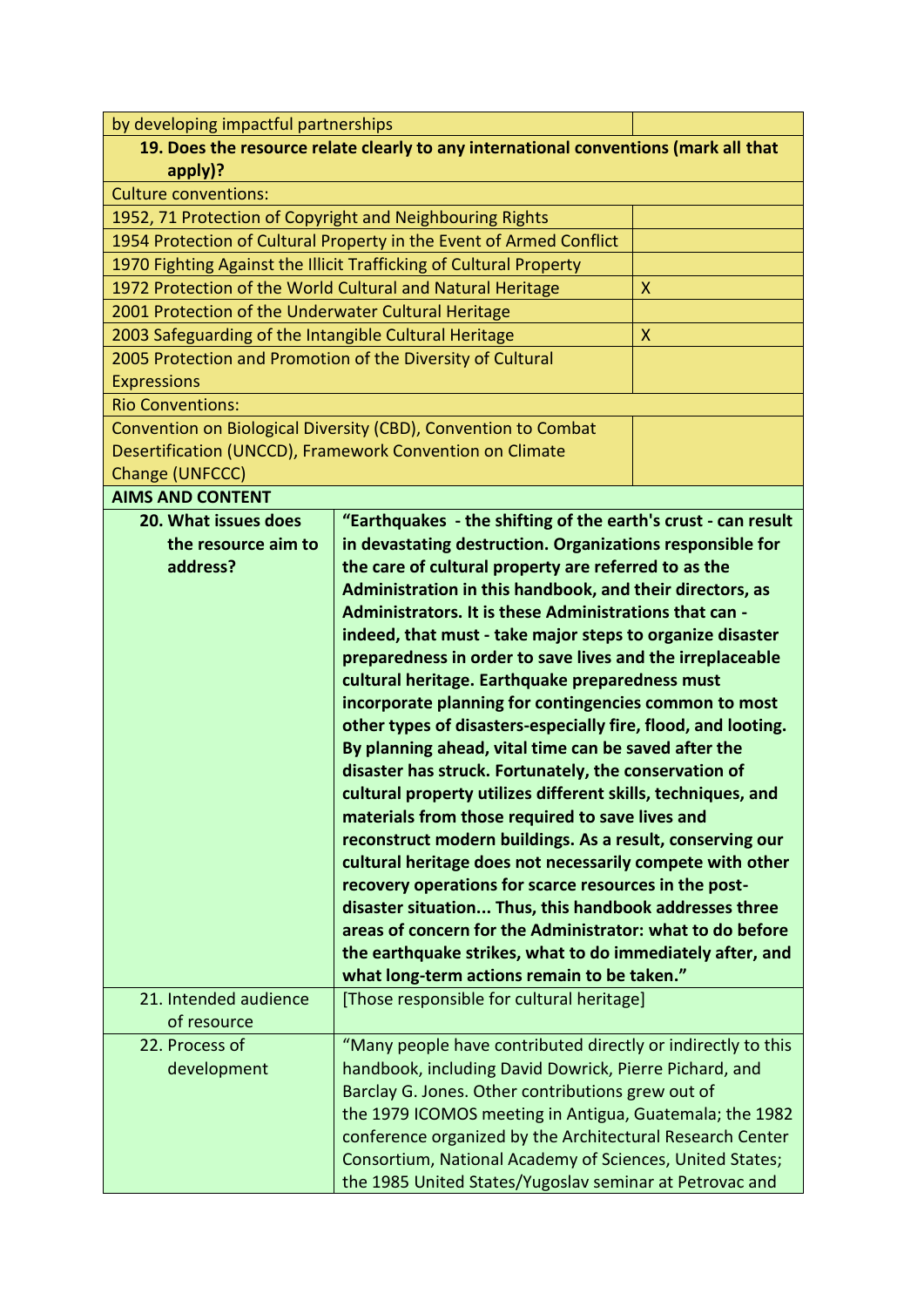|                          | Budva; and the 1985 ICCROM/IZIIS seminar at Skopje,                     |  |  |
|--------------------------|-------------------------------------------------------------------------|--|--|
|                          | Yugoslavia. Special appreciation is extended to Cevat                   |  |  |
|                          | Erder, Director, ICCROM, and to the Getty Conservation                  |  |  |
|                          | Institute, under the direction of Luis Monreal, which has               |  |  |
|                          | made this publication possible."                                        |  |  |
| 23. Organisation/structu | <b>FOREWORD</b>                                                         |  |  |
| re/contents              | <b>INTRODUCTION</b>                                                     |  |  |
|                          | <b>CHAPTERS</b>                                                         |  |  |
|                          |                                                                         |  |  |
|                          | I Cultural Heritage and Earthquakes                                     |  |  |
|                          | <b>Il Before Disaster</b>                                               |  |  |
|                          | <b>III Emergency Action</b>                                             |  |  |
|                          | IV After the Earthquake                                                 |  |  |
|                          | <b>APPENDICES</b>                                                       |  |  |
|                          | 1. Fire Protection of Historic Buildings                                |  |  |
|                          | 2. Computerized Listing                                                 |  |  |
|                          | 3. Photogrammetry and Earthquakes                                       |  |  |
|                          | 4. Planning to Protect an Institution and its Collections               |  |  |
|                          | 5. Modified Mercalli Intensity Scale                                    |  |  |
|                          | 6. From Restoration to Maintenance of Historic Buildings                |  |  |
|                          | 7. Damage Recording Sheets                                              |  |  |
|                          | 8. Structural Interventions in Historic Buildings                       |  |  |
|                          | 9. International Course on Preventive Measures for the                  |  |  |
|                          | Protection of Cultural Property in Earthquake Prone                     |  |  |
|                          | <b>Regions</b>                                                          |  |  |
|                          | 10. International Workshop on Structural and Functional                 |  |  |
|                          | Rehabilitation of Housing and Historic Buildings in Seismic             |  |  |
|                          | Regions                                                                 |  |  |
|                          | 11. Soil Conditions: Microzonation                                      |  |  |
|                          | 12. Emergency Preparations 101                                          |  |  |
|                          | 13. Resolution on Cultural Property in Seismic Zones                    |  |  |
|                          | (ICCROM)                                                                |  |  |
|                          | <b>REFERENCES</b>                                                       |  |  |
| <b>FRAMEWORKS</b>        |                                                                         |  |  |
| 24. Framework            | The book includes a number of checklists and damage                     |  |  |
| structure                | recording sheets that can be considered as frameworks.                  |  |  |
| 25. Relevant policy      | Yes                                                                     |  |  |
| considerations           |                                                                         |  |  |
| 26. Resources for        | Yes                                                                     |  |  |
| implementation           |                                                                         |  |  |
| identified               |                                                                         |  |  |
| 27. Specific assessment  | Yes                                                                     |  |  |
| points/indicators/mi     |                                                                         |  |  |
| lestones/action plan     |                                                                         |  |  |
| for monitoring           |                                                                         |  |  |
|                          |                                                                         |  |  |
|                          | 28. ASPECTS OF SUSTAINABILITY COVERED BY RESOURCE (mark all that apply) |  |  |
| People (social           | X                                                                       |  |  |
| sustainability)          |                                                                         |  |  |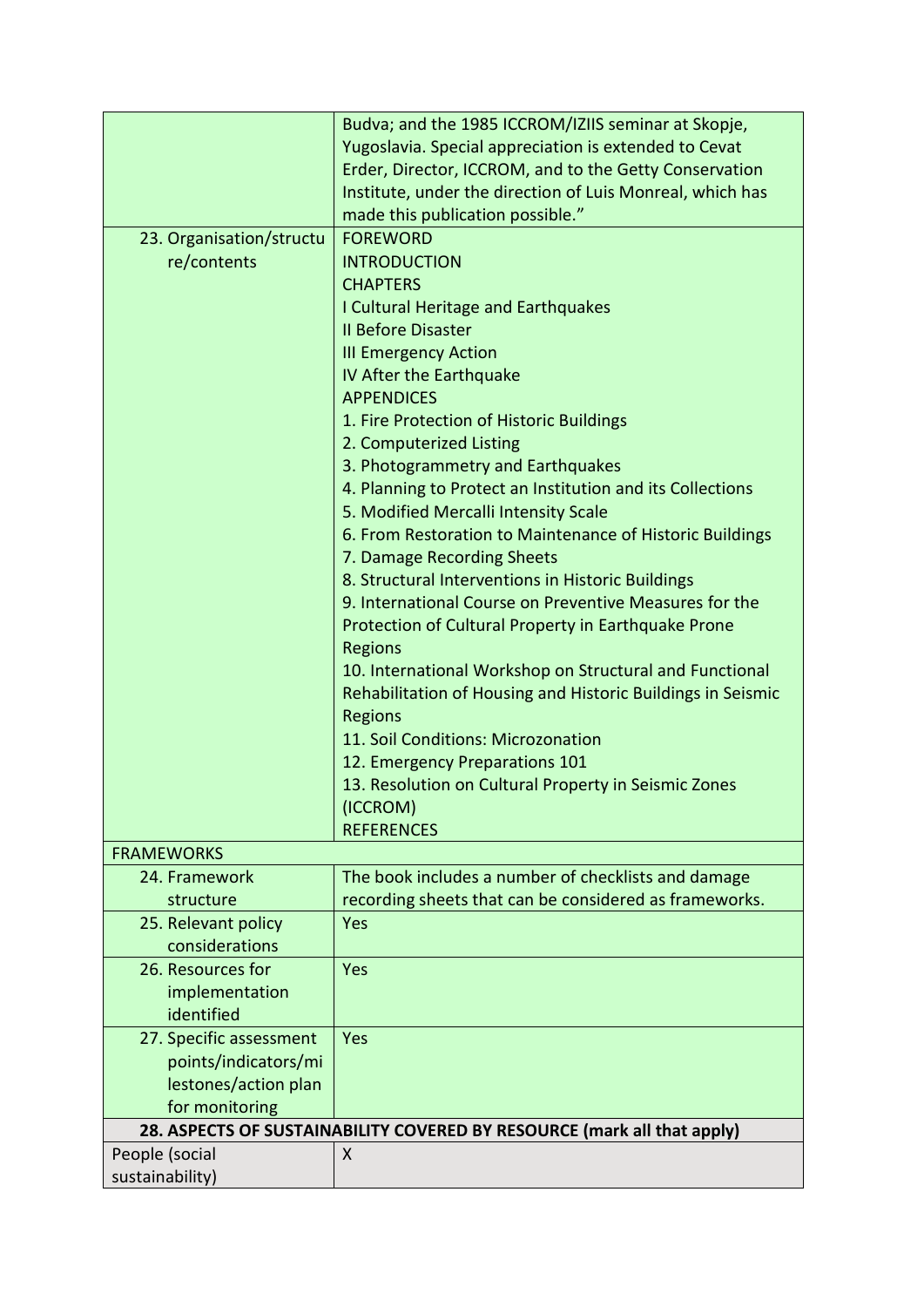| Planet (environmental                               |                                                                            |  |  |
|-----------------------------------------------------|----------------------------------------------------------------------------|--|--|
| sustainability)                                     |                                                                            |  |  |
| Prosperity (economic                                | X                                                                          |  |  |
| sustainability)                                     |                                                                            |  |  |
| Peace                                               | X                                                                          |  |  |
| Partnerships                                        | X                                                                          |  |  |
|                                                     | 29. CROSS-CUTTING CONSIDERATIONS COVERED BY RESOURCE (mark all that apply) |  |  |
| Gender perspectives                                 |                                                                            |  |  |
| North and South                                     |                                                                            |  |  |
| perspectives                                        |                                                                            |  |  |
|                                                     | <b>HOW THE RESOURCE CONTRIBUTES TO AGENDA 2030 AND THE SDGs</b>            |  |  |
|                                                     | HOW AGENDA 2030 AND THE SDGs FEATURE IN THE RESOURCE                       |  |  |
| 30. SDGs and Agenda                                 | <b>No</b>                                                                  |  |  |
| 2030 specifically                                   |                                                                            |  |  |
| mentioned?                                          |                                                                            |  |  |
| 31. SDGs specifically                               | <b>No</b>                                                                  |  |  |
| mentioned?                                          |                                                                            |  |  |
| 32. SDG targets                                     | <b>No</b>                                                                  |  |  |
| specifically                                        |                                                                            |  |  |
| mentioned?                                          |                                                                            |  |  |
| 33. SDG indicators                                  | <b>No</b>                                                                  |  |  |
| specifically                                        |                                                                            |  |  |
| mentioned?                                          |                                                                            |  |  |
| <b>SDGs AND SDG TARGETS AND LINKAGES</b>            |                                                                            |  |  |
| 34. Comments on SDG                                 | The resource can be used to help support SDG 11.4                          |  |  |
| linkages                                            | (strengthen efforts to protect and safeguard cultural and                  |  |  |
|                                                     | natural heritage) and SDG targets linked to Disaster Risk                  |  |  |
|                                                     | Reduction, including 3.D (Strengthen the capacity of all                   |  |  |
|                                                     | countries, in particular developing countries, for early                   |  |  |
|                                                     | warning, risk reduction and management of national and                     |  |  |
|                                                     | global health risks), 11.5 (reducing the impact of disasters               |  |  |
|                                                     | on communities) and 11.B (which includes adopting                          |  |  |
|                                                     | Disaster Risk Reduction approaches).                                       |  |  |
| 35. SDGs and SDG targets the resource helps advance |                                                                            |  |  |
| <b>SDG 3: Ensure healthy lives</b>                  |                                                                            |  |  |
| and promote well-being for                          | Number of collecting initiatives that aim to build capacity                |  |  |
| all at all ages                                     | for risk reduction to national and global health risks, for                |  |  |
| 3.D Strengthen the capacity                         | example by storing and preserving collections that may be                  |  |  |
| of all countries, in particular                     | of use in post-disaster scenarios, or that can be used in                  |  |  |
| developing countries, for                           | early warning and risk communication activities.                           |  |  |
| early warning, risk                                 |                                                                            |  |  |
| reduction and management                            | Number of educational programmes incorporating                             |  |  |
| of national and global                              | perspectives on early warning, risk reduction and                          |  |  |
| health risks.                                       | management of national and global health risks.                            |  |  |
|                                                     |                                                                            |  |  |
|                                                     | Number of awareness raising programmes that target                         |  |  |
|                                                     | marginalized and vulnerable groups most exposed to                         |  |  |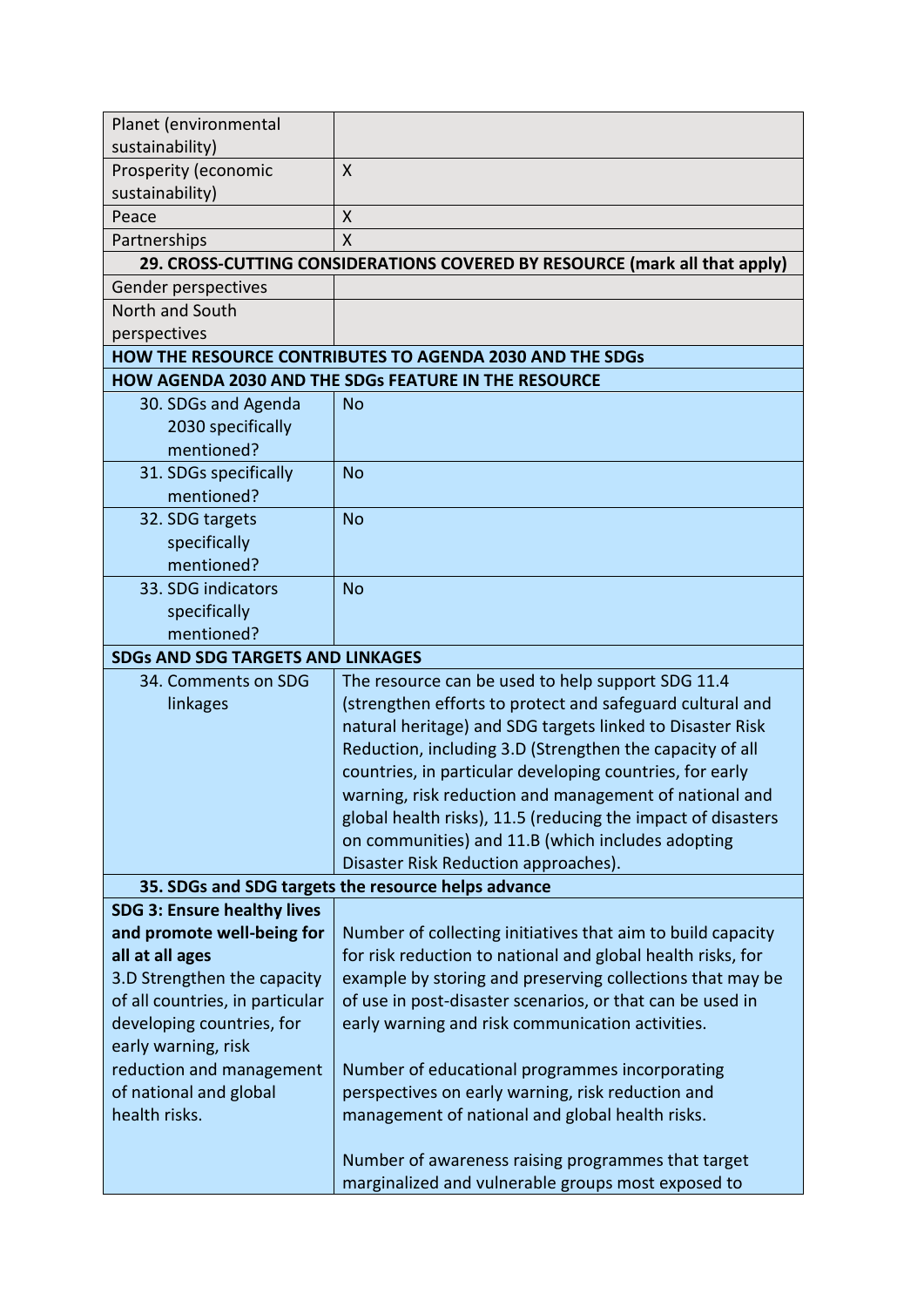|                                                                                                                                                                                                                                                                                                                                                                                                                                                                                               | health risks.<br>Plans in place for early warning, risk reduction and<br>management to national and global health risks.<br>Relationships and partnerships in place for risk reduction<br>and management in light of national and global health<br>risks.                                                                                                                                                                                                                                                                                                                                                                                                                                                                                                                                              |
|-----------------------------------------------------------------------------------------------------------------------------------------------------------------------------------------------------------------------------------------------------------------------------------------------------------------------------------------------------------------------------------------------------------------------------------------------------------------------------------------------|--------------------------------------------------------------------------------------------------------------------------------------------------------------------------------------------------------------------------------------------------------------------------------------------------------------------------------------------------------------------------------------------------------------------------------------------------------------------------------------------------------------------------------------------------------------------------------------------------------------------------------------------------------------------------------------------------------------------------------------------------------------------------------------------------------|
| SDG 11. Make cities and<br>human settlements<br>inclusive, safe, resilient and<br>sustainable<br>11.5 By 2030, significantly<br>reduce the number of<br>deaths and the number of<br>people affected and<br>substantially decrease the<br>direct economic losses<br>relative to global gross<br>domestic product caused by<br>disasters, including water-<br>related disasters, with a<br>focus on protecting the<br>poor and people in<br>vulnerable situations                               | Collections-based research that supports the<br>understanding and management of disasters of all kinds.<br>Plans in place for public education and awareness drawing<br>on collections and collections-based institutions to reduce<br>exposure and vulnerability to disasters of all kinds.<br>Plans in place to ensure collections-based institutions<br>steadily work to reduce their contributions to disaster risk,<br>for example by reducing pollution and waste of all kinds.<br>Plans in place to ensure collections-based institutions, and<br>people related to them (including workers) are protected<br>from economic losses as a result of disasters.<br>Plans in place to provide special support/protection to poor<br>and vulnerable people and groups in and following<br>disasters. |
| SDG 11. Make cities and<br>human settlements<br>inclusive, safe, resilient and<br>sustainable<br>11.B By 2020, substantially<br>increase the number of<br>cities and human<br>settlements adopting and<br>implementing integrated<br>policies and plans towards<br>inclusion, resource<br>efficiency, mitigation and<br>adaptation to climate<br>change, resilience to<br>disasters, and develop and<br>implement, in line with the<br>Sendai Framework for<br><b>Disaster Risk Reduction</b> | 11.B.1 Proportion of local governments that adopt and<br>implement local disaster risk reduction strategies in line<br>with the Sendai Framework for Disaster Risk Reduction<br>2015-2030a<br>Disaster Risk Reduction strategies and plans in place, in line<br>with the Sendai Framework for Disaster Risk Reduction, to<br>ensure collecting institutions and collections are factored<br>into planning, and contribute effectively to Disaster Risk<br>Reduction.                                                                                                                                                                                                                                                                                                                                   |